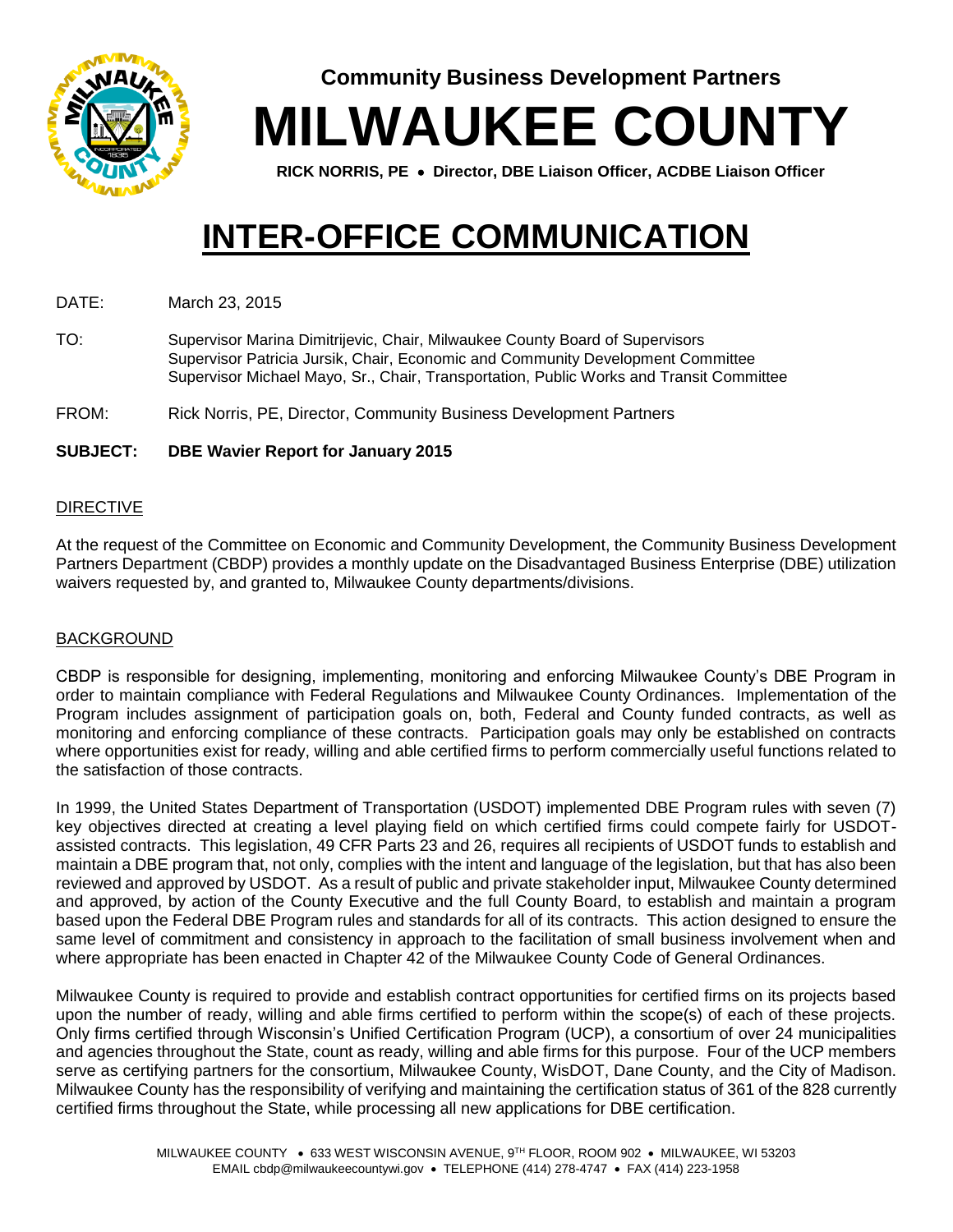#### WAIVER REQUESTS

When CBDP receives a waiver request from a department/division, staff thoroughly reviews it and available supporting documentation before rendering a determination. The Director may require staff to gather more comprehensive information or to provide more detailed clarification regarding any identified issues prior to issuing a determination.

#### WAIVER REPORT SUMMARY

The figures below include Professional & Management Service and Capital Improvement/Maintenance contracts awarded during January 2015. This report does not include contracts awarded by the Procurement Division of the Department of Administrative Services processes under Chapter 32. Please see the attachment for waivers requested as broken out by owner department, contractor/consultant awarded, scope of services rendered, total contract amounts, and reason for approval.

| <b>Total Contracted Dollars for Period</b>            | \$10,627,410    |  |  |  |
|-------------------------------------------------------|-----------------|--|--|--|
| <b>Total Contracted Dollars w/o DBE Participation</b> | 6,913,919<br>\$ |  |  |  |
| Percentage of Contracts w/o DBE Participation         | 65.06%          |  |  |  |
| <b>Total Contracted Dollars w/ Waiver Approval</b>    | \$890,523       |  |  |  |
| <b>Percentage of Contracts w/ Waiver Approval</b>     | 8.38%           |  |  |  |
| <b>Total Contracted Dollars w/o Waiver Approval</b>   | \$0             |  |  |  |
| <b>Percentage of Contracts w/o Waiver Approval</b>    | $0.0\%$         |  |  |  |

It is also important to note that the Milwaukee County Code of General Ordinances exempts various contracts from DBE participation consideration review for services such as those used for the purpose of securing credit rating services related to debt issuance and administration. These exemptions appear as Chapter 56.30(2)(a) and 56.30(10)(a).

| <b>Total Contracted Dollars for Period</b>         | \$10,627,410 |
|----------------------------------------------------|--------------|
| <b>Total Exempted Contract Dollars</b>             | \$6,023,396  |
| <b>Percentage of Exempted Contracts for Period</b> | 56.68%       |

#### RECOMMENDATION

CBDP prepared this informational report, and recommends that it be received and filed, as such.

Approved by:

Rick Narria

Rick Norris, PE Director, CBDP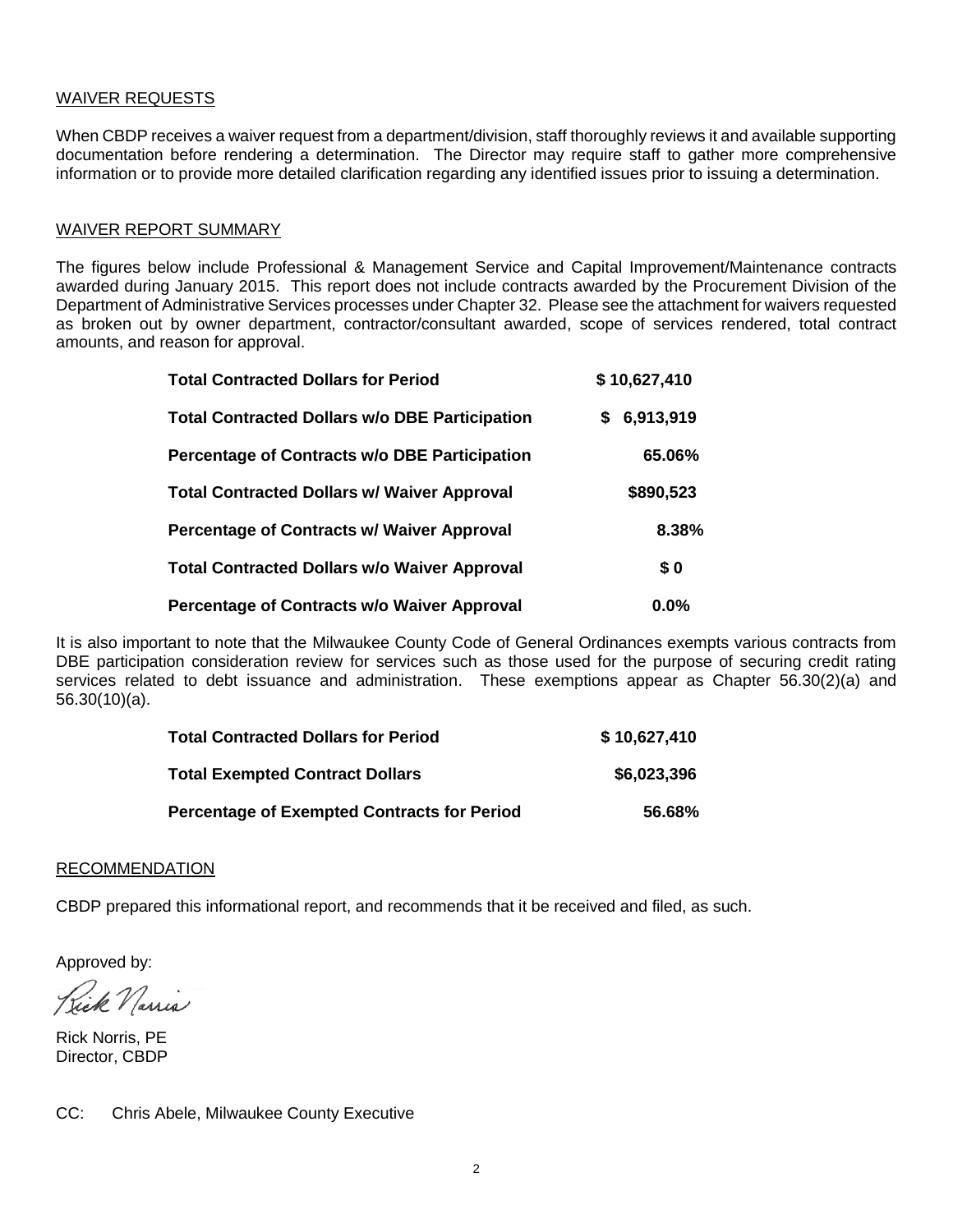## *Monthly Waiver Report for January 2015* **Page 1 0f 2 Prepared by the Department of Community Business Development Partners**

| Prepared by the Department of Community Business Development Partners                                                                                                                                                  |                                                             |                          |
|------------------------------------------------------------------------------------------------------------------------------------------------------------------------------------------------------------------------|-------------------------------------------------------------|--------------------------|
| Director's Report                                                                                                                                                                                                      | Total Contract \$ Amount for Period 4                       | 10,627,410               |
| <sup>1</sup> These contracts are exempted from Disadvantaged Business Enterprise participation review within the guidelines of Code of General Ordinance Chapter 56.30(2)(a). Not included in the waiver calculations. | Total Contract \$ Amount w/o DBE Participation for Perio \$ | 6,913,919                |
| <sup>2</sup> Waivers approved by CBDP; within guidelines of Code of General Ordinances                                                                                                                                 | Percentage w/o DBE Participation                            | 65.06%                   |
| <sup>3</sup> Contracts issued by Departments in violation of the Code of General Ordinances; CBDP is made aware of these projects when Accounts Payable forwards new contract information.                             | <b>Total Approved Waiver \$ Amount</b>                      | 890,523                  |
| <sup>4</sup> Total does not include Procurement Division Figures                                                                                                                                                       | Percentage Waived <sup>2</sup>                              | 8.38%                    |
|                                                                                                                                                                                                                        | Total Unapproved Waiver \$ Amount <sup>3</sup>              | $\overline{\phantom{a}}$ |
|                                                                                                                                                                                                                        | Percentage w/o Waiver Approval                              | $0.00\%$                 |
|                                                                                                                                                                                                                        | <b>Total Exempted \$ Amount</b>                             | 6,023,396                |
|                                                                                                                                                                                                                        | <b>Percentage Exempted from Waiver Calculations</b>         | 56.68%                   |

| <b>DEPARTMENT</b>                | <b>CONSULTANT/CONTRACTOR</b>                                                | <b>SERVICES</b>                                                                                                                   | <b>COMMENTS</b>          | <b>EXEMPTED</b> | Waived     | <b>Unapproved Waivers</b> |
|----------------------------------|-----------------------------------------------------------------------------|-----------------------------------------------------------------------------------------------------------------------------------|--------------------------|-----------------|------------|---------------------------|
| <b>Comptroller</b>               | Gray CPA Consulting, P.C./Gray & Associates, CPAs                           | Set up of caseware software for CAFR and two days of on-site training                                                             | Specialized Service      |                 | 51.660.00  |                           |
|                                  | Quarles & Brady                                                             | Professional services rendered through December 11, 2014 in connection with the airport revenue bonds supplemental resolution     | (blank)                  | 7,875.25        |            |                           |
|                                  |                                                                             | The potential O'Donnell sale                                                                                                      | (blank)                  | 12,403.50       |            |                           |
|                                  |                                                                             | Professional services rendered through December 9, 2014 in connection with the MCDC initiative                                    | (blank)                  | 21,865.25       |            |                           |
|                                  | U S Bank                                                                    | US Bank Administration Fees for the 2005A&2005B airport revenue bonds                                                             | (blank)                  | 1,205.00        |            |                           |
|                                  |                                                                             | Administration fees for 2007A, 2006A&B & 2009A&B airport revenue refunding bonds                                                  | (blank)                  | 3.250.00        |            |                           |
| Dept. on Aging                   | Indian Council of the Elderly Inc.                                          | Services to Native American Elderly                                                                                               | <b>Grant funded</b>      | 84.572.00       |            |                           |
|                                  | SET Ministry, Inc.                                                          | Outreach in Public Hearing                                                                                                        | <b>Grant funded</b>      | 67,500.00       |            |                           |
|                                  | <b>SDC Community Relations</b>                                              | Benefits enrollment                                                                                                               | <b>Grant funded</b>      | 9.500.00        |            |                           |
|                                  | <b>IMPACT Inc.</b>                                                          | Telephone back-up and after hours coverage for Aging's Call Center                                                                | <b>Grant funded</b>      | 30,000.00       |            |                           |
|                                  | Milwaukee Lesbian, Gay, Bisexual, Transgender Community Center, Inc. (LGBT) | Outreach services to LGBT older adults                                                                                            | <b>Grant funded</b>      | 20,000.00       |            |                           |
|                                  | <b>Project Focal Point Community Center</b>                                 | Programs in Minority Senior Centers                                                                                               | <b>Grant funded</b>      | 60.000.00       |            |                           |
|                                  | Goodwill Industries of S.E. WI. Inc.                                        | Case management & delivery services for home delivered meals/Nutrition site supervision services/shopping & errands               | <b>Grant funded</b>      | 1.045.603.00    |            |                           |
|                                  | <b>Asian American Community Center</b>                                      | Services to Asian American Elderly Social & Nutritional                                                                           | <b>Grant funded</b>      | 37,500.00       |            |                           |
|                                  | Hmong American Friendship Association, Inc.                                 | Elderly Translation & Interpretation                                                                                              | <b>Grant funded</b>      | 32.850.00       |            |                           |
|                                  | Alzheimer's Disease & Related Disorders Association of SEWI, Inc.           | Alzheimer's Counseling & Community Support Services                                                                               | <b>Grant funded</b>      | 50.000.00       |            |                           |
|                                  | <b>United Community Center</b>                                              | Contract for elderly services                                                                                                     | <b>Grant funded</b>      | 410.189.00      |            |                           |
|                                  | <b>Milwaukee Christian Center</b>                                           | Southeast Asian Outreach & Access Services: recreation, socialization and education                                               | <b>Grant funded</b>      | 53.550.00       |            |                           |
|                                  |                                                                             | Nutrition Site Supervision & On-Site Ethnic Meal                                                                                  | <b>Grant funded</b>      | 40.000.00       |            |                           |
|                                  | Bethesda Community Senior Citizens' Center, Inc.                            | <b>Minority Senior Center</b>                                                                                                     | <b>Grant funded</b>      | 85,000.00       |            |                           |
| <b>Parks</b>                     | <b>Walter Schroeder Aquatic Center</b>                                      | Preferential use of Pulaski pool                                                                                                  | <b>Rental Space</b>      |                 | 8,000.00   |                           |
| <b>DAS-Facilities Management</b> | Milwaukee County Research Park Corporation                                  | Lease with research park corporation for transportation division                                                                  | Specialized Service      |                 | 17,235.28  |                           |
|                                  | Most Worshipful Prince Hall Grand Lodge, Inc.                               | Lease with Most Worshipful Prince Hall Grand Lodge for Housing Division                                                           | Specialized Service      |                 | 115,573.00 |                           |
|                                  | Everbridge                                                                  | Annual subscription for EMS                                                                                                       | Specialized Service      |                 | 30,200.00  |                           |
|                                  | AECOM                                                                       | Mill Pond Sluice Gate Replacement                                                                                                 | <b>Annual Consultant</b> |                 | 9,839.00   |                           |
|                                  | The Sigma Group                                                             | War Memorial Fire Alarm                                                                                                           | <b>Annual Consultant</b> |                 | 2,121.53   |                           |
| <b>DHHS-Housing Division</b>     | Salvation Army, Greater Milwaukee Chapter                                   | To provide emergency shelter services                                                                                             | Specialized Service      | $\zeta$         | 154,080.00 |                           |
| <b>Medical Examiner</b>          | <b>Lake Country Pathologist</b>                                             | Forensic Toxicology Laboratory Director                                                                                           | Specialized Service      |                 | 75,000.00  |                           |
| <b>Personnel Review Board</b>    | Gonzalez Saggio & Harlan LLP                                                | Managing outside counsel on behalf of Milwaukee County Personnel Review Board                                                     | Specialized Service      |                 | 80.000.00  |                           |
|                                  | <b>Chuck Schumacher</b>                                                     | To serve as hearing officer for the Milwaukee County Civil Service Commission                                                     | Specialized Service      |                 | 12,500.00  |                           |
|                                  | <b>Omar Sultan Mallick</b>                                                  | To serve as a hearing officer for the Milwaukee County Civil Service Commission                                                   | Specialized Service      |                 | 12,500.00  |                           |
| <b>DHHS-DSD</b>                  | <b>Curative Care Network, Inc.</b>                                          | For the birth to three program that is federally mandated program                                                                 | Specialized Service      | 1,425,125.00 \$ |            |                           |
|                                  | <b>Hmong American Friendship Association</b>                                | To provide advocacy services to individuals with disabilities and family caretakers                                               | Specialized Service      |                 | 25.000.00  |                           |
|                                  | <b>Best Budies Wisconsin</b>                                                | To provide assistance to DSD clients by matching them with community individuals without disabilities                             | Specialized Service      |                 | 30.000.00  |                           |
|                                  | <b>NRS Services. LLC</b>                                                    | The agency serves adults with co-occuring mental illness and an intellectual disability                                           | Specialized Service      | 500.000.00      |            |                           |
|                                  | <b>Milwaukee Time Exchange</b>                                              | To provide assistance to DSD clients by matching them with community individuals without disabilities                             | Specialized Service      |                 | 20,000.00  |                           |
| <b>Combined Court Related</b>    | State of Wisconsin/Wisconsin State Law Library                              | To order, receive, catalog and set up each judge and the Central Resource Library to comply with the standard law book collection | Specialized Service      |                 | 35,000.00  |                           |
|                                  | <b>State of Wisconsin</b>                                                   | To continue the operation of the Legal Resource Center that has been ongoing since 1996                                           | Specialized Service      |                 | 139,829.00 |                           |
| <b>Delinquency &amp; Courts</b>  | <b>Southwest Key Programs</b>                                               | UW Madison provides a process improvement for the BHD settings to improve treatment                                               | Specialized Service      |                 | 12,000.00  |                           |
|                                  |                                                                             | To reduce the likelihood of re-offense, enhance community safety, ensure youth accountability                                     | Specialized Service      | 2,025,408.00    |            |                           |
| Dept. of Family Care             | <b>Blumenfeld &amp; Associates</b>                                          | To coordinate administrative services for family care                                                                             | Specialized Service      |                 | 12,622.44  |                           |
| <b>Child Support</b>             | Alma Center, Inc.                                                           | Pathways to responsible fatherhood grant for vital job training                                                                   | <b>Grant funded</b>      |                 | 1,250.00   |                           |
| <b>DOT-Administration</b>        | <b>Reinvention LLC</b>                                                      | The strategic planning project engagement                                                                                         | Specialized Service      |                 | 11,113.00  |                           |
| Audit                            | <b>Baker Tilly Virchow Krause, LLP</b>                                      | Assessment of Milwaukee County's Risk Management                                                                                  | Specialized Service      |                 | 35.000.00  |                           |
| <b>Grand Total</b>               |                                                                             |                                                                                                                                   |                          | 6.023.396.00    | 890.523.25 |                           |
|                                  |                                                                             |                                                                                                                                   |                          |                 |            |                           |

Date January 2015